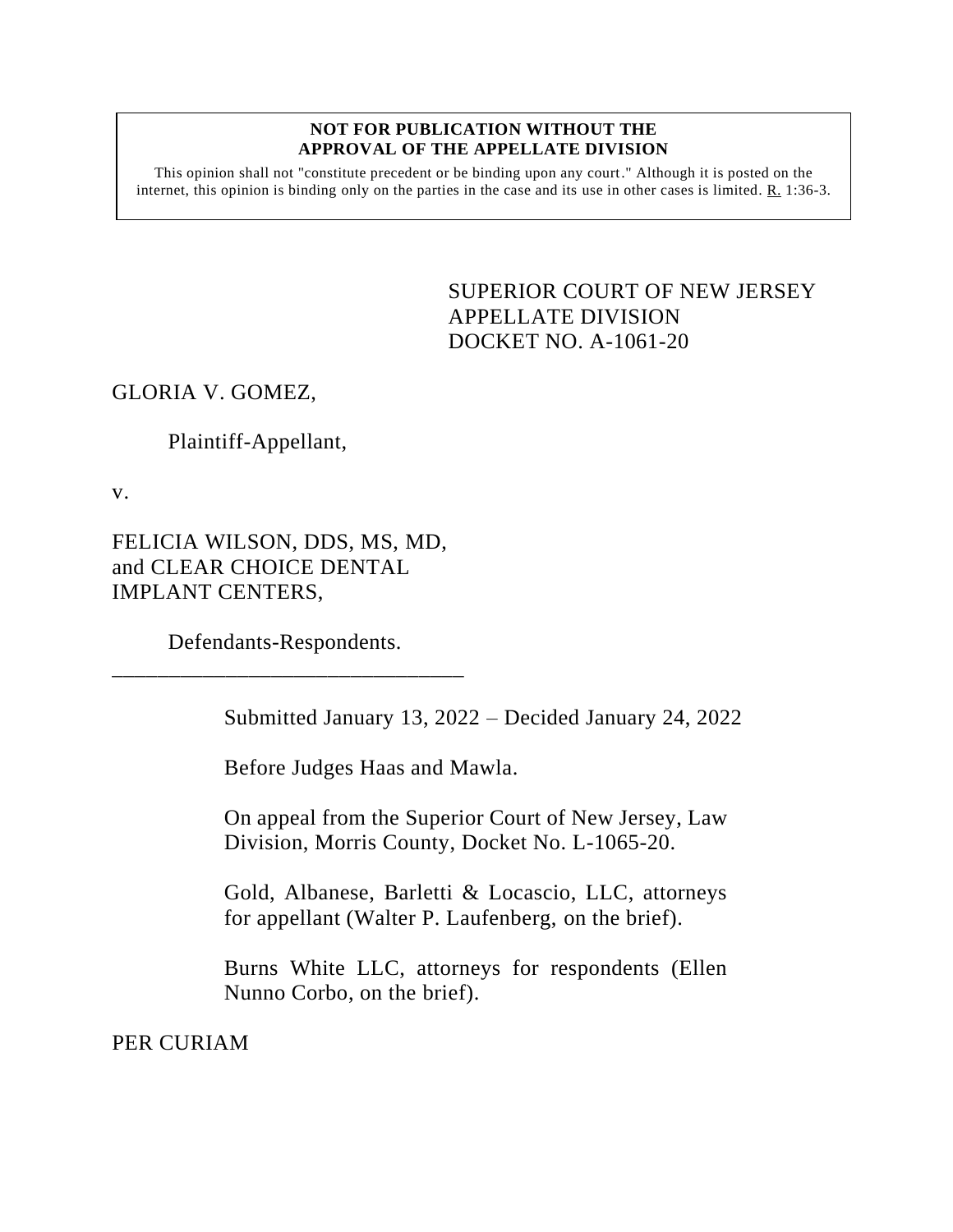Plaintiff Gloria Gomez appeals from the Law Division's November 6, 2020 order granting defendants Felicia Wilson, DDS, MS, MD, and Clear Choice Dental Implant Centers' motion to dismiss plaintiff's complaint on jurisdictional grounds. We reverse and remand for further proceedings.

Gomez lives in Morris County, New Jersey. Wilson is a doctor of dental surgery and owns the Clear Choice Dental Implant Center (Clear Choice)<sup>1</sup> located in Fort Washington, Pennsylvania. Wilson is not a New Jersey resident.

In August 2016, Wilson began treating Gomez at the Fort Washington facility. As part of this treatment, Wilson installed surgical dental implants in Gomez's mouth. After the surgery, Gomez experienced pain and returned to Wilson's Pennsylvania center. Gomez ended her treatment with Wilson on March 13, 2017.

In May or June of 2018, Gomez began treating with Dr. Michael Gale in Newark, New Jersey. Gale told Gomez that Wilson negligently performed the implant surgery.<sup>2</sup>

<sup>&</sup>lt;sup>1</sup> According to Wilson, Clear Choice is "a network of dental treatment centers in which each center is separately owned and operated by local dental specialists."

<sup>&</sup>lt;sup>2</sup> On October 14, 2020, Gale gave Gomez an Affidavit of Merit and opined that Wilson's dental care "fell below the acceptable professional standards and treatment practices for restorative dentistry."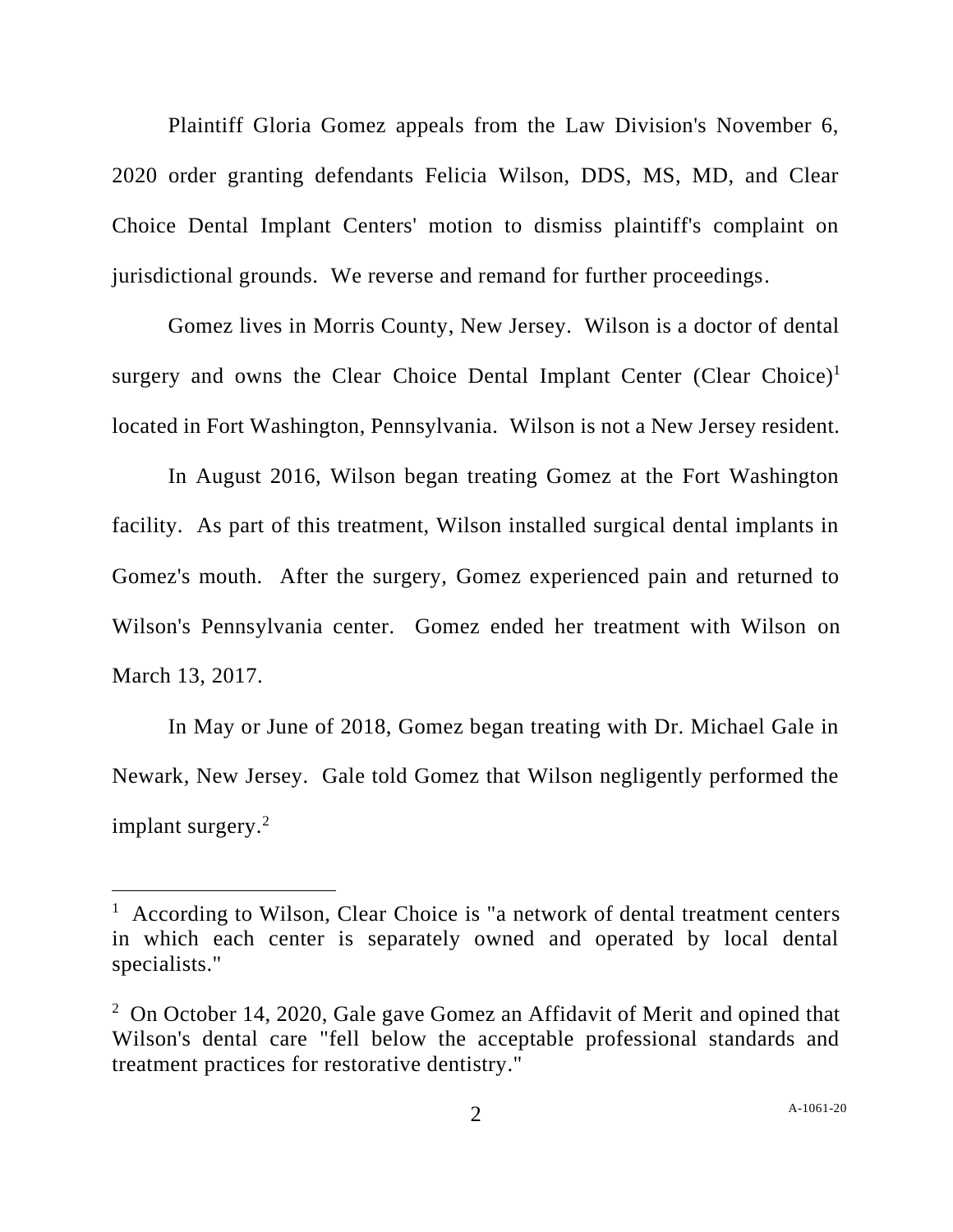On May 15, 2020, Gomez filed a dental malpractice complaint in Morris County against Wilson and Clear Choice. She incorrectly alleged in her complaint that the dental surgery occurred in Essex County, New Jersey. Defendants filed an answer and, among other things, asserted the court lacked jurisdiction over Gomez's claims. Defendants then filed a motion to dismiss the complaint on this ground.

In support of the motion, Wilson filed a certification on September 30, 2020, stating she "never owned, operated, or practiced in a Clear Choice . . . Center, or any other office . . . in Essex County, New Jersey." She further stated she had only treated Gomez at "the Pennsylvania location that [she] own[ed] and operate[d]." Therefore, defendants asserted they had no contacts with New Jersey sufficient to support this State's jurisdiction over the parties' dispute.

In response, Gomez submitted a copy of an internet listing for a Clear Choice facility in Mount Laurel, New Jersey that listed Wilson as one of its physicians. Gomez alleged defendants appeared to have a New Jersey location at the time she filed her complaint and, therefore, this State had jurisdiction.

At oral argument, the motion judge broached the subject of the need for jurisdictional discovery because it appeared that Wilson now owned or worked at a Clear Choice facility in New Jersey. In response, defendants' attorney stated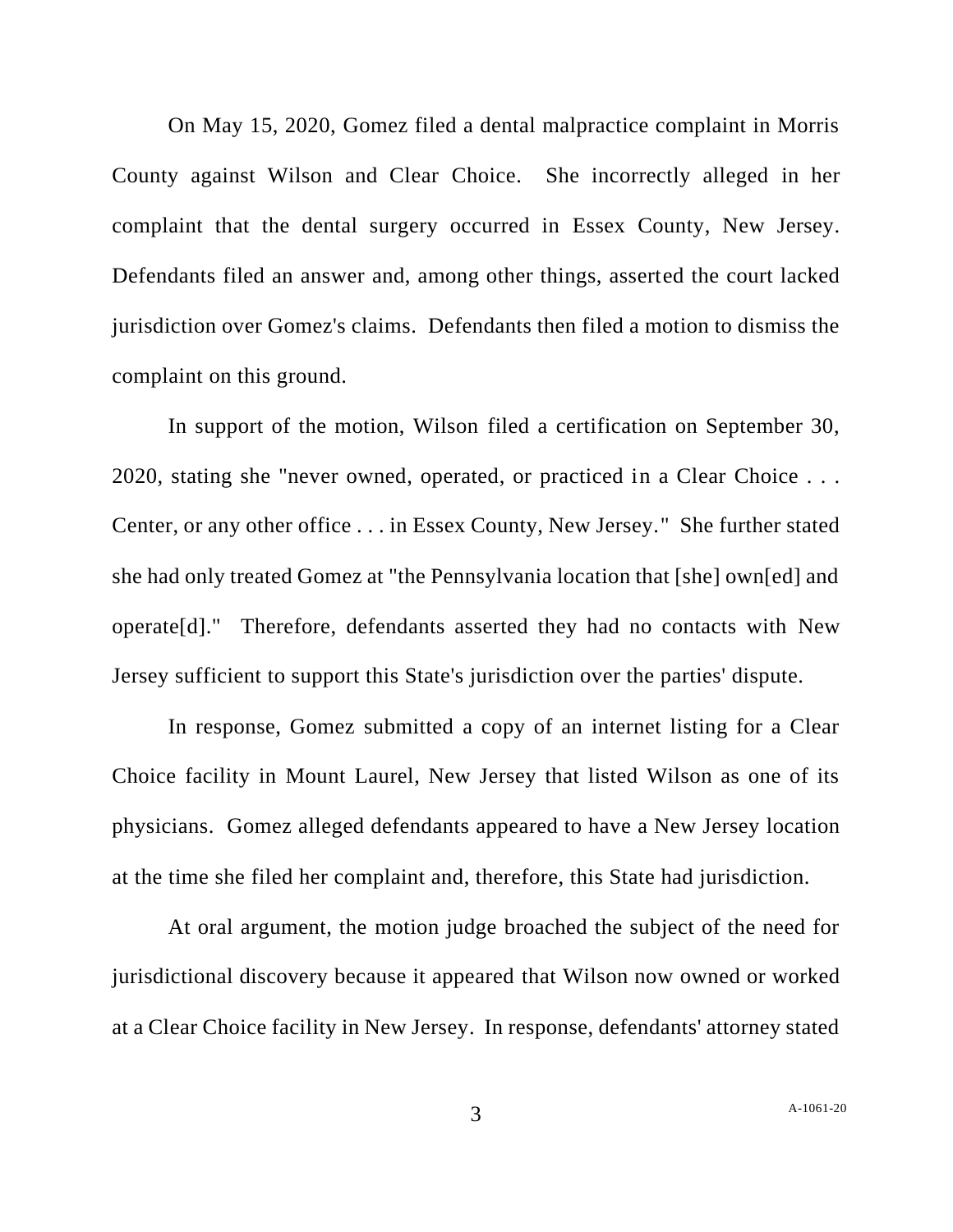the Mount Laurel center began operating in November 2017 and that she had access to the center's incorporation papers. Although the judge reserved decision on defendants' motion, he stated he was "inclined to allow some jurisdictional discovery to take place, because the information that's available so far is coming from one direction . . . only, and that's . . . Wilson, through [c]ounsel." The judge also proposed a discovery schedule.

However, in his subsequent written decision, the judge granted defendants' motion to dismiss without permitting jurisdictional discovery. The judge stated:

> As to general jurisdiction, the [c]ourt concludes that [d]efendants have insufficient contacts with New Jersey that are continuous or systematic. While this [c]ourt at first considered allowing limited jurisdictional discovery to determine the full nature of [d]efendants' contacts with the State of New Jersey, on further consideration, there is no likelihood that such limited discovery will prove fruitful. In support of a finding of personal jurisdiction, [p]laintiff offers the fact that . . . Wilson is listed as an "attending physician" at [the Clear Choice Center] in Mount Laurel, New Jersey . . . . However, [d]efendant[s] respond[] that the Mount Laurel, New Jersey location was not established until November 2017, more than seven months after [Gomez's] last visit with the [m]oving [d]efendants in Pennsylvania. At this stage, the [c]ourt cannot find, on the few facts presented, that general jurisdiction exists.

[(emphasis added).]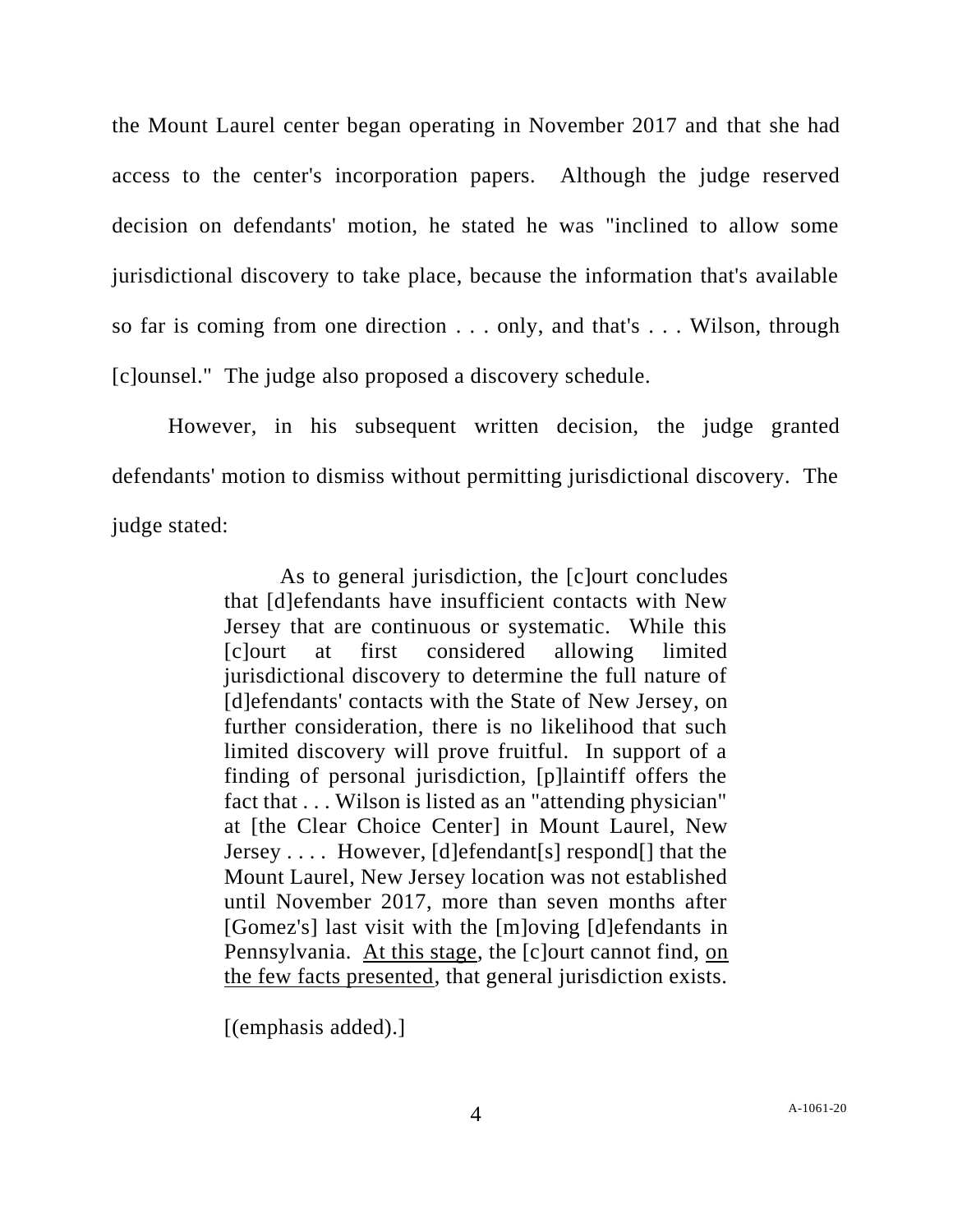"Appellate review of a ruling on jurisdiction is plenary because the question of jurisdiction is a question of law." Rippon v. Smigel, 449 N.J. Super. 344, 358 (App. Div. 2017) (citing Mastondrea v. Occidental Hotels Mgmt., S.A., 391 N.J. Super. 261, 268 (App. Div. 2007)). For the following reasons, we conclude that "the few facts presented" by defendants concerning the Mount Laurel office were insufficient to support their motion to dismiss on jurisdictional grounds. Therefore, we reverse the November 6, 2020 order dismissing the complaint and remand for further proceedings.

"A defendant may move to dismiss a complaint on the ground of 'lack of jurisdiction over the person[.]" Id. at 358 (alteration in original) (quoting  $R$ . 4:6-2(b)). The question of in personam jurisdiction "is 'a mixed question of law and fact' that must be resolved at the outset, 'before the matter may proceed . . . .'" Id. at 359 (quoting Citibank, N.A. v. Est. of Simpson, 290 N.J. Super. 519, 532 (App. Div. 1996)).

"When a defendant has maintained continuous and systematic activities in the forum state, the defendant is subject to the state's 'general' jurisdiction on any matter, irrespective of its relation to the state." Id. at 358-59 (quoting Lebel v. Everglades Marina, Inc., 115 N.J. 317, 323 (1989)). For general jurisdiction to apply, a defendant's activities must be "so 'continuous and systematic' as to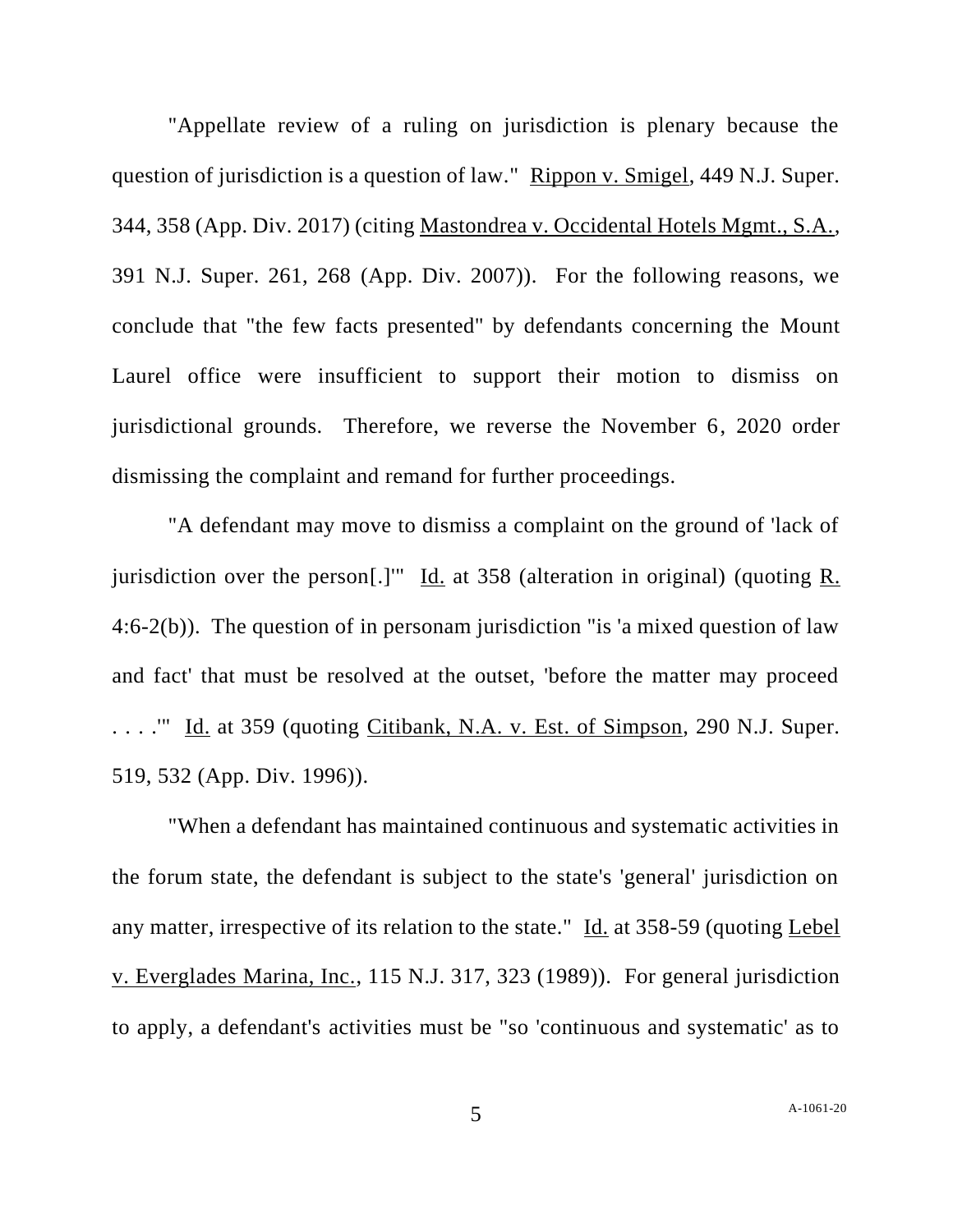render [it] essentially at home in the forum State." FDASmart, Inc. v. Dishman Pharms. and Chems. Ltd., 448 N.J. Super. 195, 202 (App. Div. 2016) (alteration in original) (quoting Daimler AG v. Bauman, 571 U.S. 117, 128 (2014)).

"However, when the cause of action arises directly out of a defendant's contacts with the forum state, the state may exercise 'specific' jurisdiction over a defendant who has 'minimum contacts' with the state." Rippon, 449 N.J. Super. at 359 (quoting Lebel, 115 N.J. at 322). "The plaintiff 'bears the burden of proof on the question of the adequacy of the . . . defendants' contacts to sustain an exercise of specific jurisdiction.'" Id. at 360 (quoting Citibank, 290 N.J. Super. at 533). "A conclusion of specific jurisdiction requires that the 'purposeful acts by the [defendant] directed toward this State' be of a kind that 'make[s] it reasonable for the [defendant] to anticipate being haled into court here.'" Id. at 360-61 (alterations in original) (quoting Mastondrea, 391 N.J. Super. at 268).

Pertinent to this appeal, when "[p]resented with a motion to dismiss on the basis of lack of jurisdiction, a trial court must make findings of the 'jurisdictional facts,' because disputed 'jurisdictional allegations cannot be accepted on their face . . . .'" Id. at 359 (quoting Citibank, 290 N.J. Super. at 532). "If the pleadings and certifications submitted to the trial court do not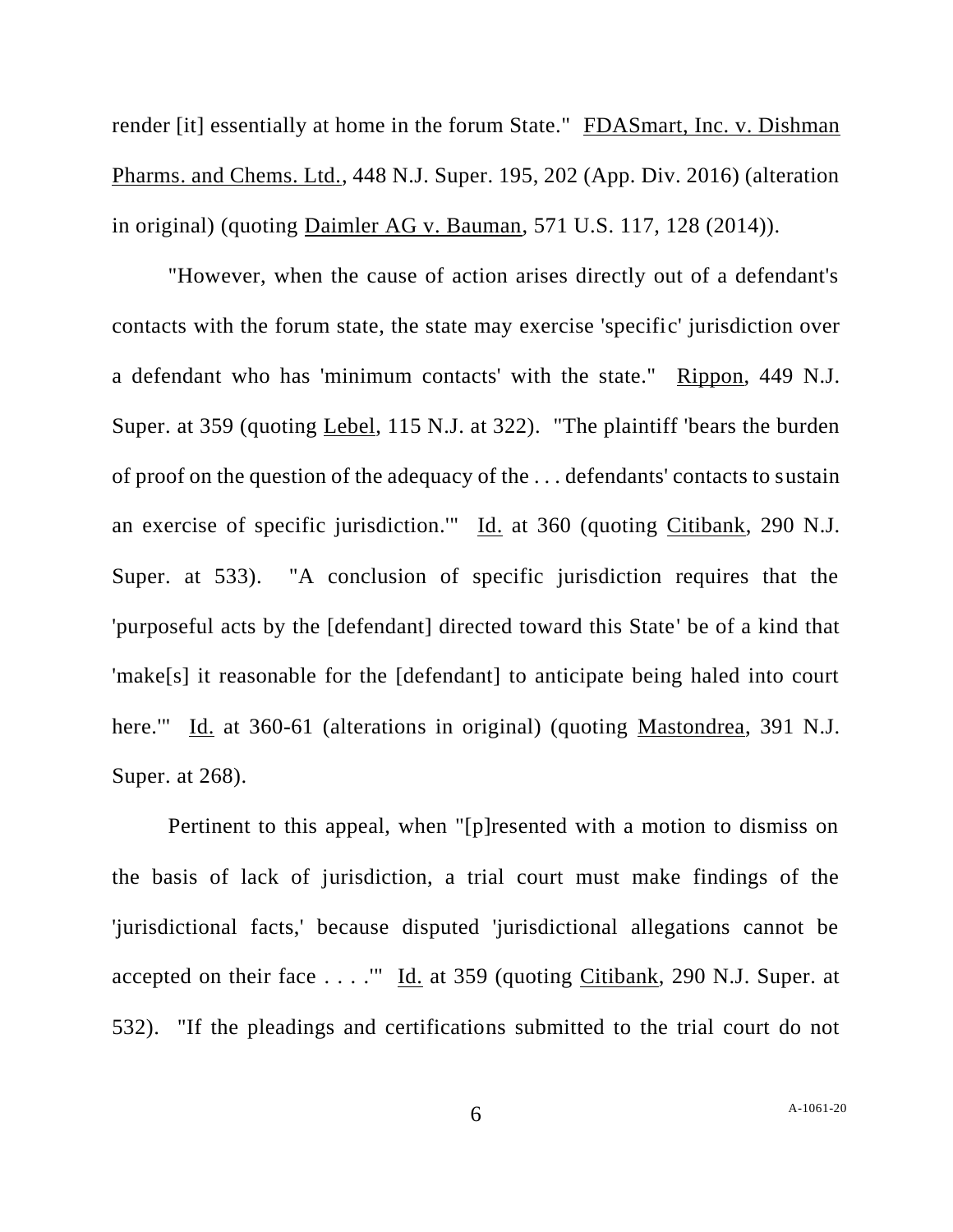permit resolution of the jurisdictional question, the trial court must conduct a 'preliminary evidential hearing after affording the parties an appropriate opportunity for discovery.'" Ibid. (quoting Citibank, 290 N.J. Super. at 532). "Generally, the record must support the existence of disputed or conflicting facts to warrant jurisdictional discovery." Ibid. (citing Reliance Nat'l Ins. Co. In Liquidation v. Dana Transp. Inc., 376 N.J. Super. 537, 551 (App. Div. 2005)).

Applying these principles, it seems clear that New Jersey did not have case-linked, specific jurisdiction of this matter because Gomez received all of her dental treatment at Wilson's Clear Choice office in Pennsylvania. However, we are convinced the record was not sufficiently developed for the motion judge to conclude, as he did, that defendants were not subject to New Jersey's general jurisdiction.

Gomez alleged that Wilson opened a Clear Choice center in New Jersey in November 2017. Defendants essentially conceded this claim at oral argument before the trial court, but they did not provide any further details concerning the facility's ownership and operation.

In denying Gomez's request for discovery concerning the Mount Laurel center, the judge overlooked the fact that plaintiff did not file her complaint against defendants until May 15, 2020. Courts have held that the relevant time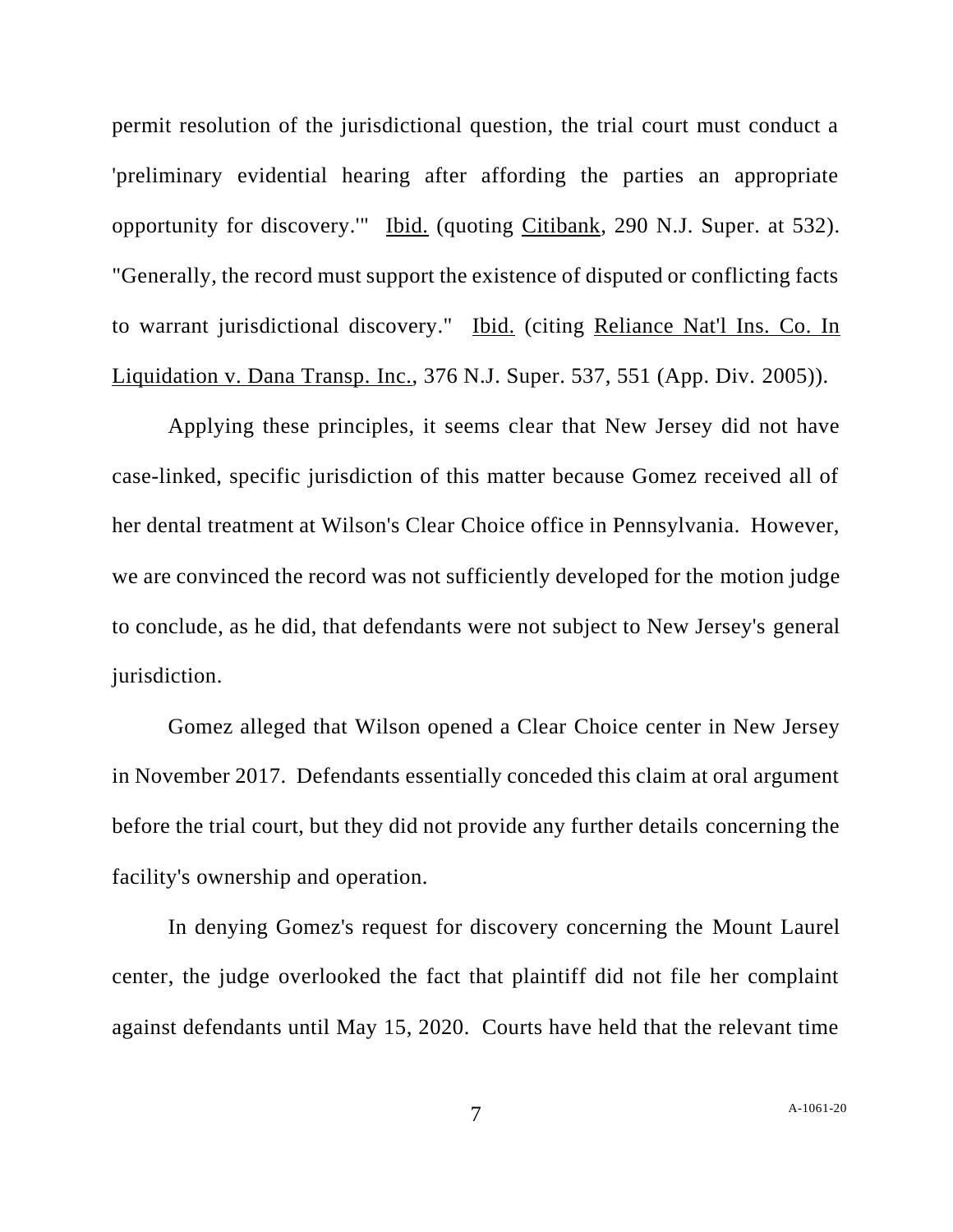period for assessing minimum contacts in establishing general jurisdiction does not end until the time the complaint is filed. See, e.g., Dutch Run-Mays Draft, LLC v. Wolf Block, LLP, 450 N.J. Super. 590, 604 (App. Div. 2017) (stating that "[t]he evidence does not demonstrate that at the time of suit, 'defendant purposefully avail[ed] itself of the privilege of conducting activities within the forum state, thus invoking the benefit and protection of its laws.'") (second alteration in original) (emphasis added) (quoting FDASmart, 448 N.J. Super. at 202); see also Metro. Life Ins. Co. v. Robertson-Ceco Corp., 84 F.3d 560, 569- 70 (2d Cir. 1996) (holding that courts "should examine a defendant's contacts with the forum state over a period that is reasonable under the circumstances[,] up to and including the date the suit was filed[,] to assess whether they satisfy the 'continuous and systematic' standard.").

Thus, the relevant time period to determine whether New Jersey had general jurisdiction began with Gomez's first visit to Clear Choice in August 2016 and ended on May 15, 2020, when she filed her complaint. The record contains no information concerning defendants' activities in New Jersey between November 2017 and May 15, 2020. The judge therefore should have permitted the parties to develop any jurisdictional facts arising during this timeframe through the discovery schedule he initially proposed.

8